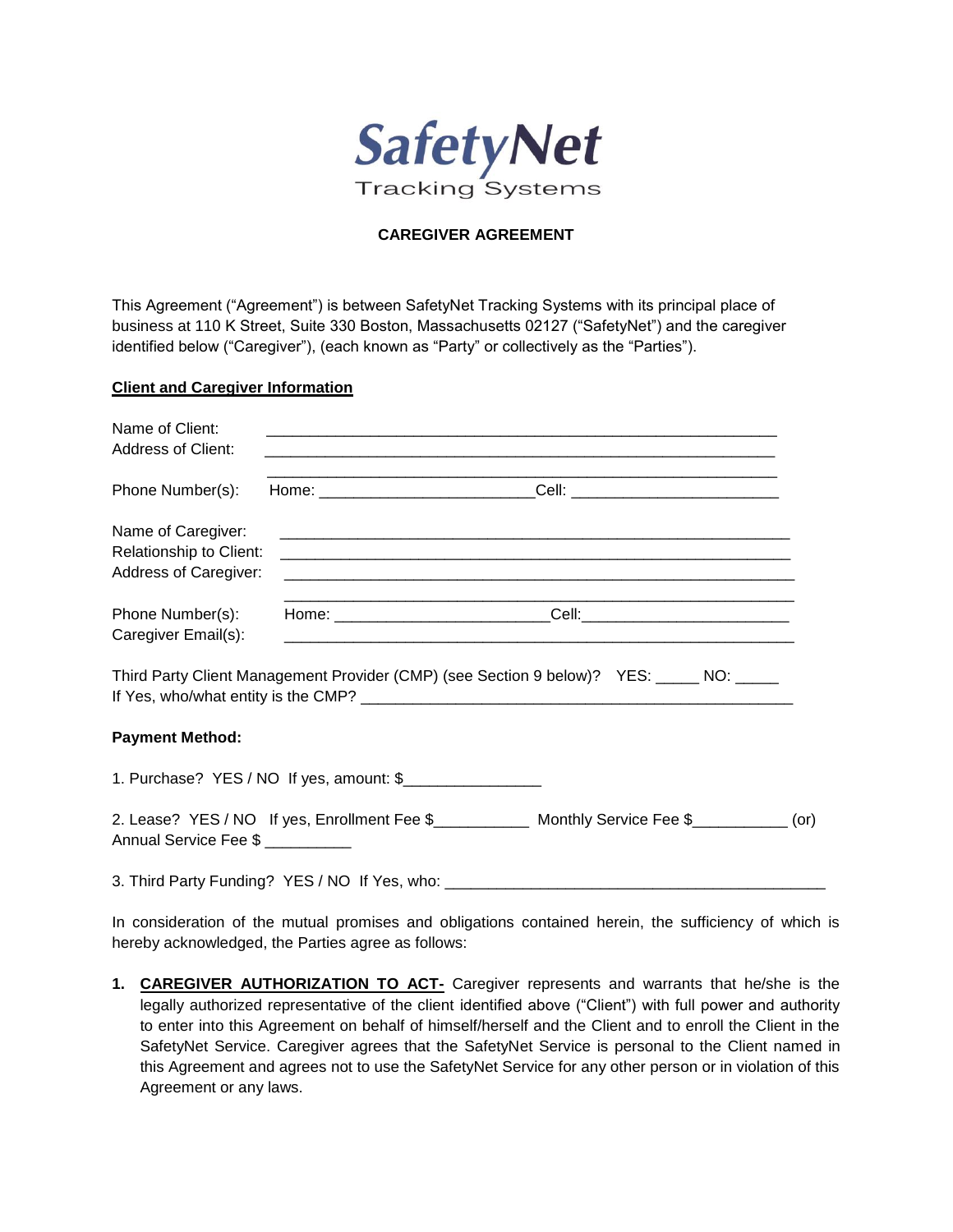- **2. CLIENT ELIGIBILITY REQUIREMENTS-** Caregiver represents and warrants that Client meets the following eligibility requirements and that he/she will immediately notify SafetyNet if Client no longer meets one or more of the requirements listed in a-d below:
	- a. Client has been diagnosed with a cognitive impairment;
	- b. Client does not drive a motor vehicle;
	- c. Client does not take public transportation without supervision; and
	- d. Client is under constant supervision and monitoring by a responsible person to: (1) prevent or reduce the risk of wandering; and (2) ensure the immediate reporting of a missing Client to 911 (or the appropriate public safety agency in the area where the Client went missing) and then to SafetyNet.

**Required information about the Caregiver and Client, including a recent photo of Client, must be provided with this Agreement and at least every 12 months or earlier if such information or the Client's appearance changes.** 

- **3. SAFETYNET SERVICE AND START DATE-** SafetyNet Service consists of radio frequency based locator equipment provided to Caregiver/Client and the SafetyNet database with Caregiver and Client information. This database is accessible to SafetyNet and authorized public safety personnel and may aid public safety personnel in locating missing Clients in SafetyNet Coverage Areas**.** The SafetyNet Service starts on the date when all of the following has been completed ("START DATE"):
	- a. SafetyNet received a properly completed and signed copy of this Agreement;
	- b. SafetyNet received a properly completed and signed copy of the Payment Authorization Form, which is incorporated herein by reference;
	- c. Appropriate Fees, as indicated above, plus any applicable taxes and shipping fees have been paid; AND
	- d. **THE CAREGIVER OR IF APPLICABLE, THE THIRD PARTY CLIENT MANAGEMENT PROVIDER ("CMP"), CALLED SAFETYNET TO CONFIRM RECEIPT AND PLACEMENT OF THE EQUIPMENT ON CLIENT, TO VERIFY THE SAFETYNET BRACELET TRANSMITTER RADIO FREQUENCY AND IDENTIFICATION ("ID") NUMBERS AND TO START SAFETYNET SERVICE.**
- **4. SAFETYNET COVERAGE AREA; RANGE OF SERVICE-** Caregiver acknowledges and understands that the SafetyNet Service is not available everywhere and is only available in certain geographical coverage areas ("Coverage Areas"). Caregiver also acknowledges and understands that the range of SafetyNet Service within Coverage Areas is typically up to one mile between the SafetyNet tracking equipment used by public safety personnel and the SafetyNet bracelet worn by the missing client for ground search and rescue ("Range of Service"). Further, Caregiver has reviewed the SafetyNet Coverage Area limitations by visiting [www.safetynettracking.com](http://www.safetynettracking.com/) or calling SafetyNet Customer Service at 877-434-6384 for current Coverage Area information and has determined that SafetyNet Service is appropriate for Client.
- **5. SERVICE IS AN AID – NOT A GUARANTEE-** Caregiver understands and agrees that SafetyNet and/or the SafetyNet Service:
	- a. Is designed only as an additional aid to Caregiver/Client and public safety personnel for tracking and locating missing Clients and cannot predict, prevent or report that Client has wandered away from the Caregiver or responsible party and is not guaranteed to prevent any loss, injury or death;
	- b. Does not replace Caregiver's responsibility to provide constant supervised care and protection from wandering for Client and to use additional methods to alert Caregiver and locate Client, if Client is missing;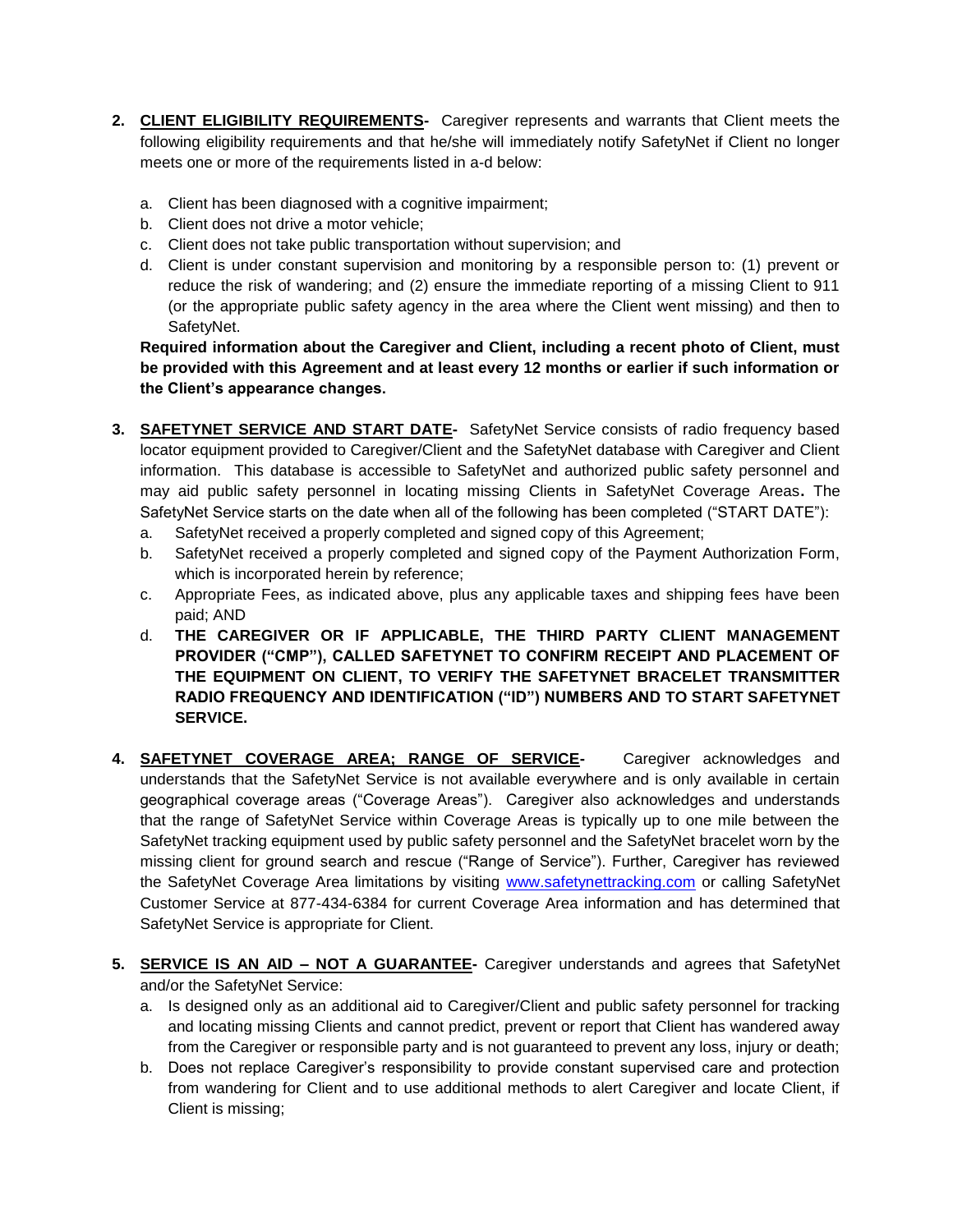- c. Is not responsible for any search and rescue and does not assume any duty or liability for search and rescue;
- d. Cannot assure that public safety search and rescue personnel trained by SafetyNet will be available to use the SafetyNet Service equipment to search for the missing Client;
- e. Does not warrant, represent or guarantee that a missing Client will be found as a result of participation in the SafetyNet Service; and
- f. Depends on several factors for successful tracking and locating of a missing Client, including but not limited to, the missing Client being in a SafetyNet Coverage Area when missing, Client being within the Range of Service, sufficient transmission of the SafetyNet equipment's radio frequency without interference, Client wearing the SafetyNet bracelet at all times, Caregiver and Client properly maintaining the bracelet in working order and availability of public safety search and rescue personnel.
- **6. ACTION IF CLIENT IS MISSING-** If Client goes missing, Caregiver must immediately:
	- A. **REPORT CLIENT MISSING TO 911 OR THE APPROPRIATE PUBLIC SAFETY AGENCY IN THE AREA WHERE THE CLIENT WENT MISSING;**
	- B. **NOTIFY PUBLIC SAFETY AGENCY THAT CLIENT IS WEARING A SAFETYNET RADIO FREQUENCY BRACELET AND PROVIDE THE BRACELET'S RADIO FREQUENCY AND IDENTIFICATION NUMBER TO USE FOR TRACKING PURPOSES; AND**
	- C. **CALL SAFETYNET AT 877-434-6384 TO REPORT THE CLIENT MISSING.**

**IMMEDIATE REPORTING OF A MISSING CLIENT IS CRITICAL TO SEARCH AND RESCUE OPERATIONS.** 

- **7. COLLECTION, USE AND DISCLOSURE OF CAREGIVER/CLIENT INFORMATION-** Caregiver represents and warrants that Caregiver is authorized by Client or other legal authority to provide all Client information required by this Agreement and all such information, including personal information of Caregiver and Client, has been voluntarily given and is true and accurate to the best of Caregiver's knowledge. Caregiver authorizes SafetyNet to store and use all such personal information, including a photograph of Client, and to disclose either orally, in writing or by electronic transfer any or all such information to public safety personnel in connection with the provision of the SafetyNet Service. **Caregiver agrees to immediately notify SafetyNet of changes in Caregiver and Client's personal information and to provide a new photo of Client every 12 months during the term of this Agreement.**
- **8. INTERACTIONS WITH SAFETYNET-** Caregiver consents to SafetyNet recording and monitoring conversations between Caregiver and SafetyNet representatives. In addition, SafetyNet representatives may remain on the line if SafetyNet conferences in a third party related to the SafetyNet Service. SafetyNet may also randomly monitor Caregiver's interactions with SafetyNet's automated services for quality improvement purposes. SafetyNet is not required to release any audio or physical records that are created as part of the SafetyNet Service without a subpoena whether requested by Caregiver or any third party (unless otherwise required by law).
- **9. SAFETYNET EQUIPMENT and EQUIPMENT DELIVERY-** SafetyNet equipment includes, but is not limited to, bracelet transmitter, bracelet transmitter batteries, bracelet straps and bracelet transmitter tester. Caregiver acknowledges that SafetyNet has third party Client Management Provider Agreements in place in certain SafetyNet Service Coverage Areas which require that a third party Client Management Provider deliver SafetyNet equipment to the Caregiver/Client directly. If the Client Management Provider question set forth under the "Caregiver and Client Information" section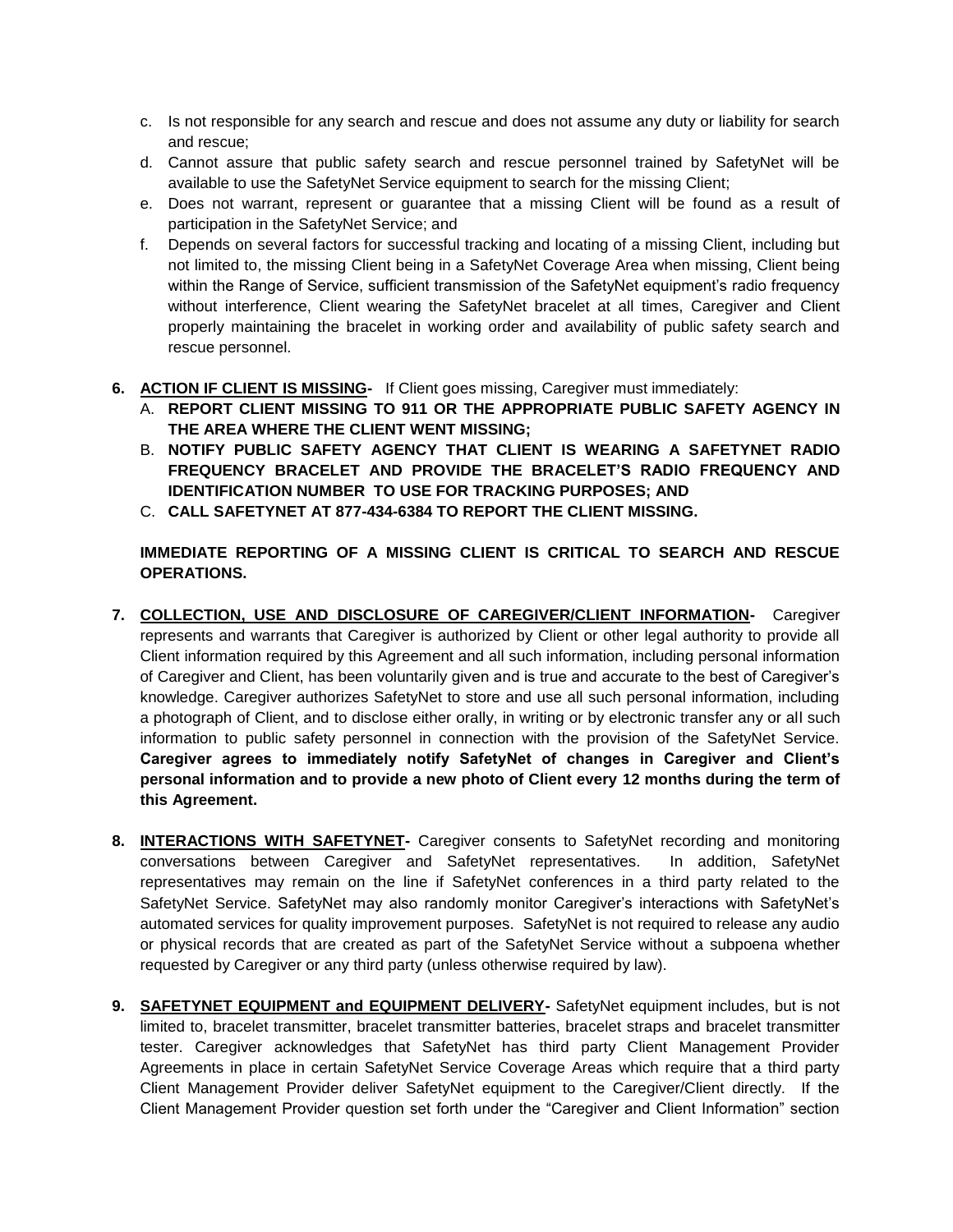on the first page of this Agreement is checked "YES", Caregiver/Client acknowledges and agrees that the initial shipment and possibly ongoing SafetyNet equipment and supplies will be shipped to and delivered by a third party Client Management Provider to Caregiver/Client. Caregiver may contact SafetyNet, if they have any questions as to whom ongoing equipment and supplies will be shipped to. If the Client Management Provider question set forth under the "Caregiver and Client Information" section on the first page of this Agreement is checked "NO", SafetyNet shall ship the initial and ongoing SafetyNet equipment and supplies directly to Caregiver. Ongoing supplies, including but not limited to transmitter batteries and bracelet straps are shipped at regular intervals in accordance with equipment use and maintenance requirements specified below or as communicated to Caregiver from time to time.

**IMPORTANT: Caregiver must call SafetyNet at 877-434-6384 upon receipt of the initial shipment of equipment to verify the radio frequency and identification numbers of the SafetyNet bracelet transmitter and to review emergency procedures and to start Service. Caregiver must also call SafetyNet to verify the radio frequency and identification numbers for any bracelet transmitters that are provided to them subsequent to the initial bracelet transmitters.**

- **10. USE AND MAINTENANCE OF EQUIPMENT-** Caregiver is responsible for ensuring that the SafetyNet equipment provided to him/her is used and maintained in accordance with instructions provided herein and in other materials provided with the SafetyNet Service. **The bracelet transmitter must be tested daily to ensure it is in good working order**. In addition, the bracelet straps and batteries must be changed as needed but no less than every 6 months after placement of the straps and batteries in SafetyNet Service with Caregiver/Client. Caregiver shall not permit tampering, modification or interference with the SafetyNet equipment.
- **11. LOST, DAMAGED or INOPERABLE EQUIPMENT-** Caregiver must notify SafetyNet immediately at 877-434-6384, if the bracelet transmitter or other SafetyNet equipment is lost, damaged or inoperable and follow SafetyNet's instructions for obtaining a replacement bracelet or other SafetyNet Service equipment. Caregiver will be liable for the cost of replacing inoperable equipment not covered under the Limited Warranty and any lost or damaged SafetyNet Service equipment. Replacement costs shall include equipment costs, applicable taxes and shipping and handling costs at the prices/rates in effect at the time of the replacement.
- **12. FEES-** Caregiver agrees to pay SafetyNet the selected Purchase, Lease, Service and other Fees as set forth above and any other fees due hereunder, including but not limited to, taxes, shipping and handling fees, and cost of replacement equipment. The Purchase Fees shall be due in full upon purchase/enrollment and in the case of Lease, the Enrollment Fee and the first month of Service Fee shall be due upon enrollment. If Annual payment is selected, payment in full for the Enrollment Fee and Annual Fee shall be due in full upon enrollment. Enrollment under the Lease option requires a one year (12 Month) commitment of fees. All other fees will be due when they are incurred. All fees are subject to change by SafetyNet upon 30 days advance written notice to Caregiver.
- **13. PAYMENT METHOD-** Caregiver agrees to submit a signed Payment Authorization Form to SafetyNet with a valid credit card, debit card or bank account information or other form of payment approved by SafetyNet for all fees due hereunder and hereby authorizes SafetyNet to charge Purchase Fee, Enrollment Fee, Monthly Service Fee, Annual Enrollment Fee, Replacement Equipment Fees, shipping and handling fees, applicable taxes and all other fees set forth in this Agreement against the payment method on file for Caregiver. The signed Payment Authorization Form is hereby incorporated in this Agreement by reference.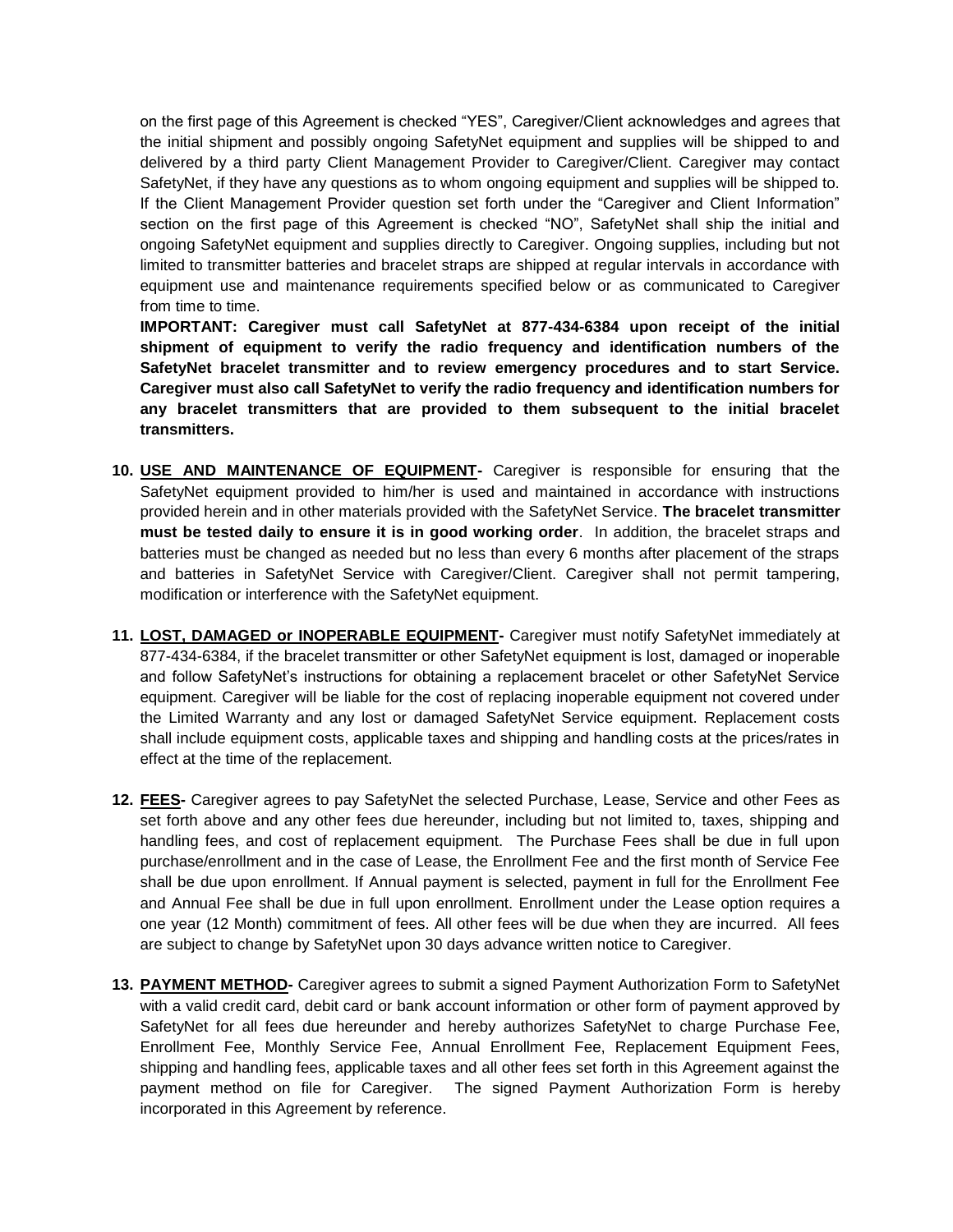- **14. THIRD PARTY PAYERS-** Caregiver may arrange with a third party for the third party to pay Caregiver's financial obligations under this Agreement. In such case, SafetyNet shall invoice/charge the third party payer for applicable fees including, but not limited to, the various and pertinent fees described in #13 above. SafetyNet shall send written notice to the Caregiver if the third party payer fails to pay any fees due and Caregiver shall pay any such fees within 30 days of SafetyNet sending such notice to Caregiver.
- **15. PAST DUE FEES-** Payment is considered past due if not received by SafetyNet within 15 days after the due date. SafetyNet may impose a late fee of \$15 per month on any account past due. SafetyNet may also charge Caregiver bank fees for non-sufficient fund payments or payment denied requests.
- **16. TERM OF AGREEMENT-** This Agreement is effective on the date signed by Caregiver (the "Effective Date") and shall continue in effect until terminated in accordance with the terms and conditions set forth in Section 17 below (the "Term").
- **17. TERMINATION OF SAFETYNET SERVICE AND AGREEMENT-** Upon the date of termination of the SafetyNet Service, SafetyNet Service will be deactivated and no longer available for search and rescue, if Client is missing. Deactivation includes marking the Caregiver's account and the Client's profile inactive in the search and rescue database. The SafetyNet Service and this Agreement immediately terminate upon the occurrence of any one of the following situations:
	- a. SafetyNet Service is terminated by Caregiver calling SafetyNet at 877-434-6384 to terminate the SafetyNet Service at any time;
	- b. SafetyNet learns that Client no longer meets the eligibility requirements specified in Section 2 of this Agreement and provides 30 day advance written notice of termination of the SafetyNet Service to Caregiver;
	- c. Caregiver (or a third party paying for the SafetyNet Service on behalf of Caregiver/Client) fails to timely pay any SafetyNet fees when due and Caregiver fails to pay any past due fees within 30 days of SafetyNet sending Caregiver written notice of such failure to pay and advance notice of termination; or
	- d. SafetyNet suspends, terminates or discontinues the SafetyNet Service, for any other reason and provides 30 day advance written notice of termination of the SafetyNet Service to Caregiver.

## **Caregiver agrees that any notices required under this Section shall be deemed valid on the date of mailing to Caregiver's address on file with SafetyNet at the time of mailing.**

## **18. LIMITED WARRANTY-**

- **a. Warranty Period-** This warranty starts on the SafetyNet Service Start Date (defined above) (Warranty Start Date) and continues in effect until the earlier of (a) 1 year from the Warranty Start Date or (b) termination of the SafetyNet Service and this Agreement (Warranty Period).
- **b. What is Covered-** SafetyNet Tracking Systems ("Warrantor") warrants to Caregiver that if the SafetyNet bracelet transmitter malfunctions or fails under normal use during the Warranty Period due to a defect in factory supplied materials or factory workmanship, Warrantor will, at Warrantor's sole option, repair or replace it without charge. This is the sole remedy under this Warranty.
- **c. What is Not Covered-** This Warranty does not cover:
	- i. Bracelet transmitter batteries and bracelet straps or any other SafetyNet equipment other than the bracelet transmitter as stated in "What is Covered";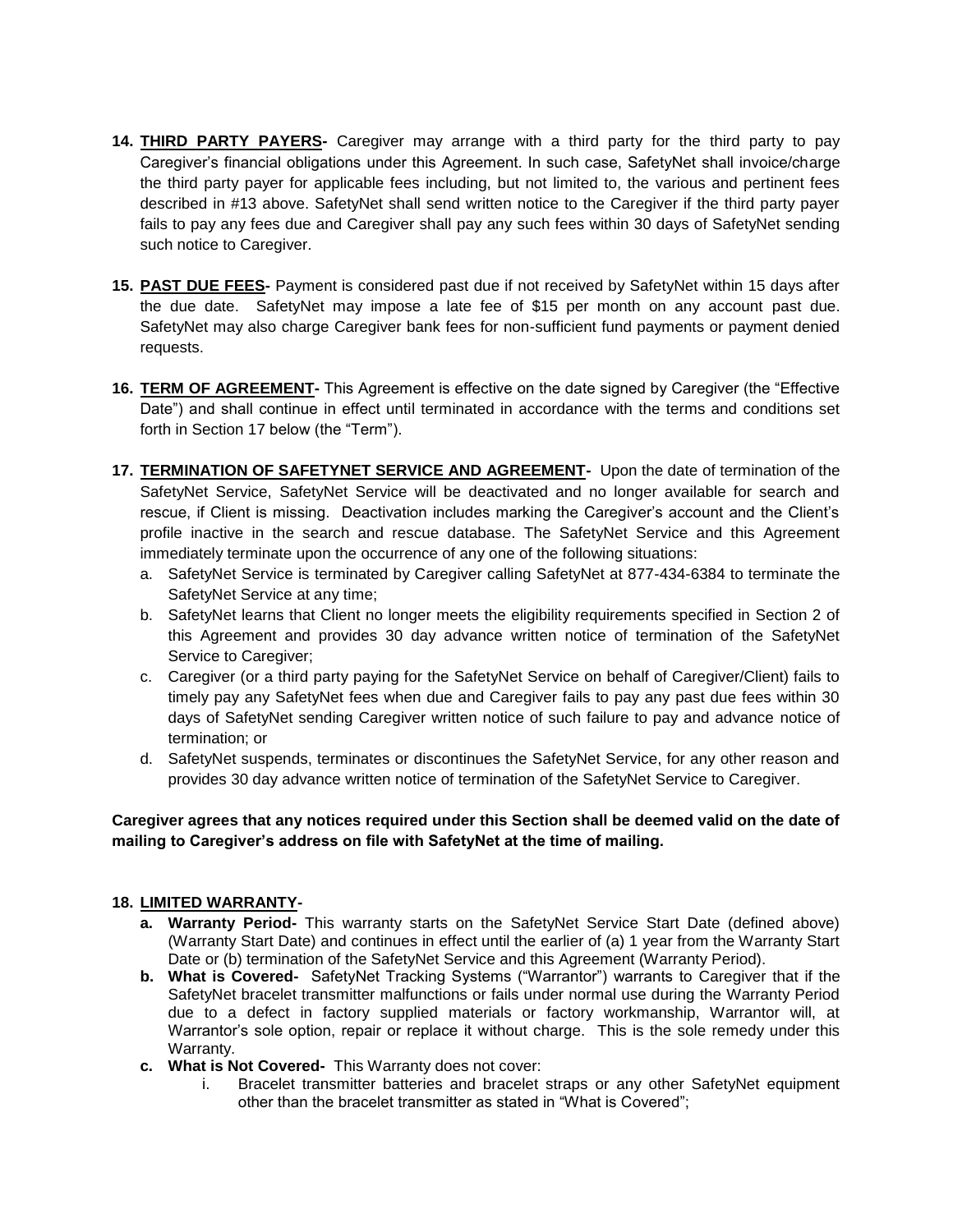- ii. Lost or damaged bracelet transmitters however caused including but not limited to negligence, mistake, accident, vandalism, misuse, abuse, water, fire, flood, lightning or other acts of God or casualty (including electricity), violation of the activation, maintenance, and use requirements, or improper assembly and/or placement of the equipment in service by the Caregiver;
- iii. Unauthorized or attempted unauthorized repair service, modification or tampering with the bracelet transmitter.

#### **d.** W**arranty Claims Procedure**

If during the Warranty Period, the bracelet transmitter malfunctions or fails and Caregiver believes it is due to a manufacturing defect in factory supplied materials or factory workmanship, please call Warrantor at 877-434-6384 between 8:30 a.m. and 5:00 p.m. EST for instructions on filing a claim and returning the bracelet transmitter to Warrantor. Warrantor will respond to Warranty claim calls within 2 business days of receiving the call.

### **e. No Other Warranties**

EXCEPT AS EXPRESSELY SET FORTH ABOVE AND AS OTHERWISE REQUIRED BY LAW, NO OTHER WARRANTIES ARE EXPRESSED OR IMPLIED. THE DURATION OF ANY IMPLIED WARRANTY OF MERCHANTABILITY, FITNESS FOR A PARTIUCLAR PURPOSE, OR OTHERWISE ON THE SAFETYNET BRACELET TRANSMITTER SHALL BE LIMITED TO THE DURATION OF THE EXPRESS WARRANTY SET FORTH ABOVE. WARRANTOR SHALL NOT BE LIABLE TO CAREGIVER OR ANY THIRD PARTY FOR ANY LOSS, INCONVENIENCE OR DAMAGE WHETHER DIRECT, INCIDENTAL, CONSEQUENTIAL OR OTHERWISE.

**THIS WARRANTY GIVES CAREGIVER SPECIFIC LEGAL RIGHTS AND CAREGIVER MAY ALSO HAVE OTHER RIGHTS THAT MAY VARY FROM STATE TO STATE. SOME STATES DO NOT ALLOW THE EXCLUSION OR LIMITATION OF INCIDENTAL OR CONSEQUENTIAL DAMAGES, OR DO NOT ALLOW LIMITATIONS ON THE DURATION OF IMPLIED WARRANTIES, SO THE LIMITATIONS ABOVE MAY NOT APPLY TO CAREGIVER.**

- **19. INDEMNITY-** CAREGIVER ON BEHALF OF CAREGIVER,CLIENT, THEIR SUCCESSORS, HEIRS, ESTATES, REPRESENTATIVES, INSURERS, AGENTS AND ASSIGNS, AGREES TO INDEMNIFY AND HOLD HARMLESS SAFETYNET, AND ITS DIRECTORS, OFFICERS, EMPLOYEES AND AGENTS, FROM AND AGAINST ANY CLAIMS, SUITS, ACTIONS, LOSSES, COSTS, DAMAGES, AND ANY OTHER LIABILITIES, INCLUDING ATTORNEYS' FEES, MADE BY ANY THIRD PARTY DUE TO OR ARISING OUT OF CAREGIVER'S/CLIENT'S USE OR MISUSE OF THE SAFETYNET SERVICE OR ANY BREACH BY CAREGIVER OF THE TERMS AND CONDITIONS OF THIS AGREEMENT. SAFETYNET RESERVES THE RIGHT, AT CAREGIVER'S EXPENSE, TO ASSUME THE EXCLUSIVE DEFENSE AND CONTROL OF ANY MATTER FOR WHICH CAREGIVER IS REQUIRED TO INDEMNIFY SAFETYNET, AND CAREGIVER AGREES TO COOPERATE WITH SAFETYNET'S DEFENSE OF THESE CLAIMS. THE PARTIES AGREE THAT THERE ARE NO THIRD PARTY BENEFICIARIES OF THIS AGREEMENT.
- **20. LIMITATION OF LIABILITY- CAREGIVER, ON BEHALF OF CAREGIVER, CLIENT AND THEIR SUCCESSORS, HEIRS, ESTATES, REPRESENTATIVES, INSURERS, AGENTS AND ASSIGNS, ACKNOWLEDGES AND AGREES THAT UNDER NO CIRCUMSTANCES, INCLUDING, WITHOUT LIMITATION, NEGLIGENCE, WILL SAFETYNET OR ITS DIRECTORS, OFFICERS, EMPLOYEES OR AGENTS BE LIABLE TO CAREGIVER, CLIENT OR ANY THIRD PARTY FOR ANY SPECIAL, INDIRECT, INCIDENTAL, PUNITIVE, RELIANCE, CONSEQUENTIAL, OR EXEMPLARY DAMAGES ARISING OUT OF OR RELATING TO THIS AGREEMENT OR CAREGIVER'S USE OF THE SAFETYNET SERVICE,EVEN IF SAFETYNET HAS BEEN ADVISED OF THE POSSIBILITY OF SUCH DAMAGES.**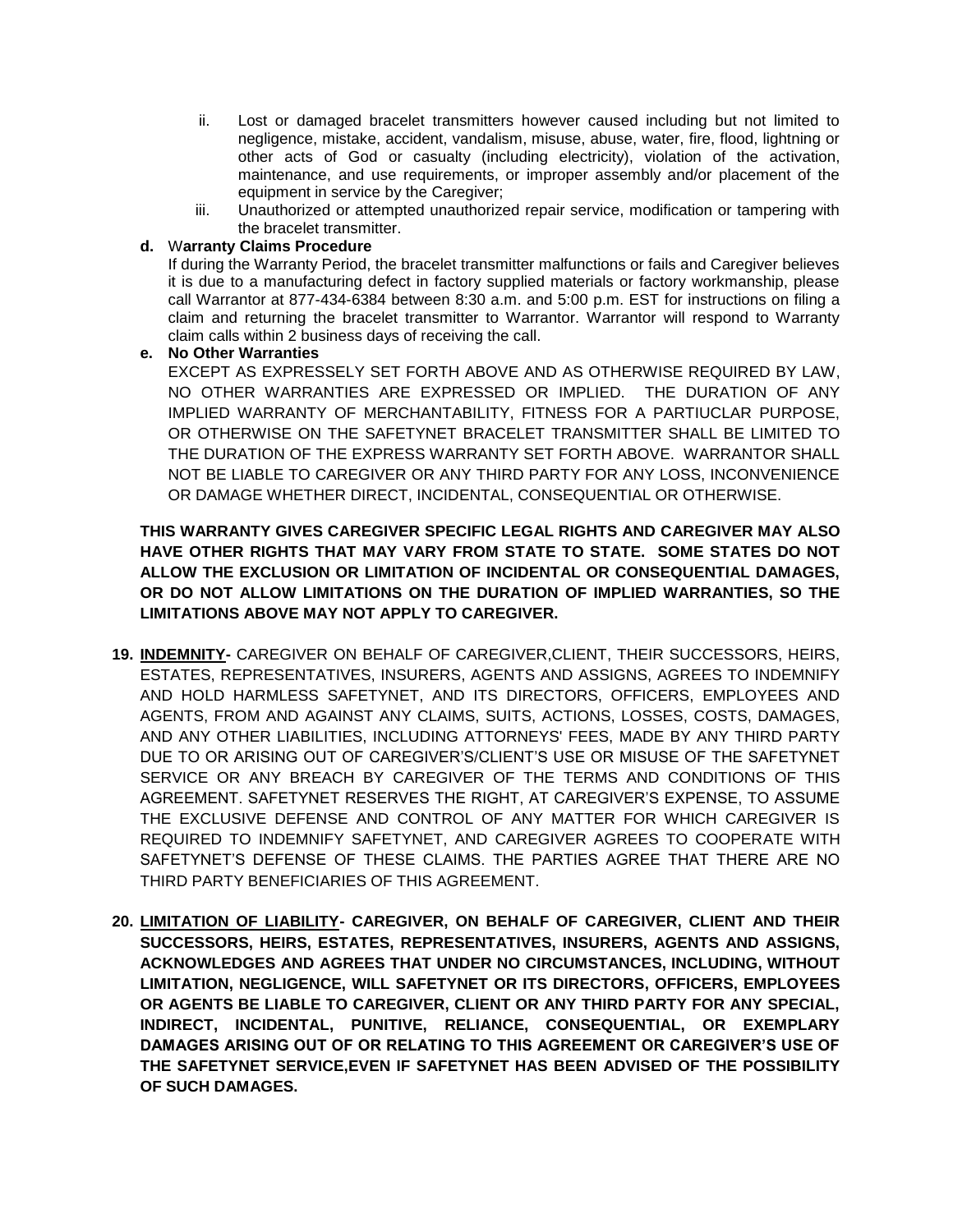**IN NO EVENT SHALL SAFETYNET'S TOTAL LIABILITY FOR ALL DAMAGES, LOSSES, AND CAUSES OF ACTION ARISING OUT OF OR RELATING TO THIS AGREEMENT OR CAREGIVER'S USE OF THE SAFETYNET SERVICE (WHETHER IN CONTRACT, TORT (INCLUDING, WITHOUT LIMITATION NEGLIGENCE, WARRANTY OR OTHERWISE) EXCEED \$1,000.00.** 

**APPLICABLE LAW MAY NOT ALLOW THE LIMITATION OR EXCLUSION OF LIABILITY OR INCIDENTAL OR CONSEQUENTIAL DAMAGES, SO THE ABOVE LIMITATION OR EXCLUSION MAY NOT APPLY. IN SUCH CASES, CAREGIVER AGREES THAT SAFETYNET'S LIABILITY WILL BE LIMITED TO THE EXTENT PERMITTED BY LAW.**

- **21. EXCULPATORY CLAUSE- THE PARTIES AGREE THAT SAFETYNET IS NOT AN INSURER AND NO INSURANCE COVERAGE IS OFFERED HEREIN. CAREGIVER UNDERSTANDS THAT THE SAFETYNET SERVICE IS NOT GUARANTEED TO PREVENT ANY LOSS, INJURY OR DEATH AND THAT THERE MAY BE CIRCUMSTANCES WHEN CLIENT CANNOT BE LOCATED WITH THE SAFETYNET SERVICE.**
- **22. ASSIGNMENT-** SafetyNet shall have the right to transfer or assign this Agreement in full or in part. This Agreement and the SafetyNet Service provided hereunder are not assignable directly or indirectly by Caregiver or any third party acting on Caregiver's behalf.
- **23. FULL AGREEMENT-** This Agreement constitutes the entire agreement between the Parties and supersedes all prior agreements, whether written or oral, related to the subject matter of this Agreement.
- **24. WAIVER-** Any waiver by a Party of a breach of any provision contained herein shall be in writing and shall in no way be construed as a waiver of any subsequent breach of such provision or the waiver of the provision itself. The failure of either Party to enforce its rights under this Agreement at any time for any period shall not be construed as a waiver of such rights.
- **25. NOTICES-** Except as otherwise expressly provided herein, any notice or other communication required or permitted hereunder shall be in writing and shall be effective upon receipt when delivered in person, sent by a reputable overnight carrier or mailed, postage prepaid, to the other Party at its address set forth herein or such other notice address as specified in writing by a Party.
- **26. SURVIVAL-** Any provision of this Agreement which contemplates performance or observance subsequent to any termination or expiration of this Agreement, will survive termination of this Agreement.
- **27. SEVERABILITY-** If any provision of this Agreement or portion thereof is declared illegal or unenforceable by a court of competent jurisdiction, then the remainder of this Agreement shall remain in effect and shall be enforceable to the fullest extent permitted by law.
- **28. LEGAL ACTION-** Any action under this Agreement must be commenced within one year of the accrual of the cause of action or shall be barred forever. All actions or proceedings against SafetyNet must be based on the provisions of this Agreement. Any other action that Caregiver may have or bring against SafetyNet in respect to other services rendered in connection with this Agreement shall be deemed to have merged in and be restricted to the terms and conditions of this Agreement.